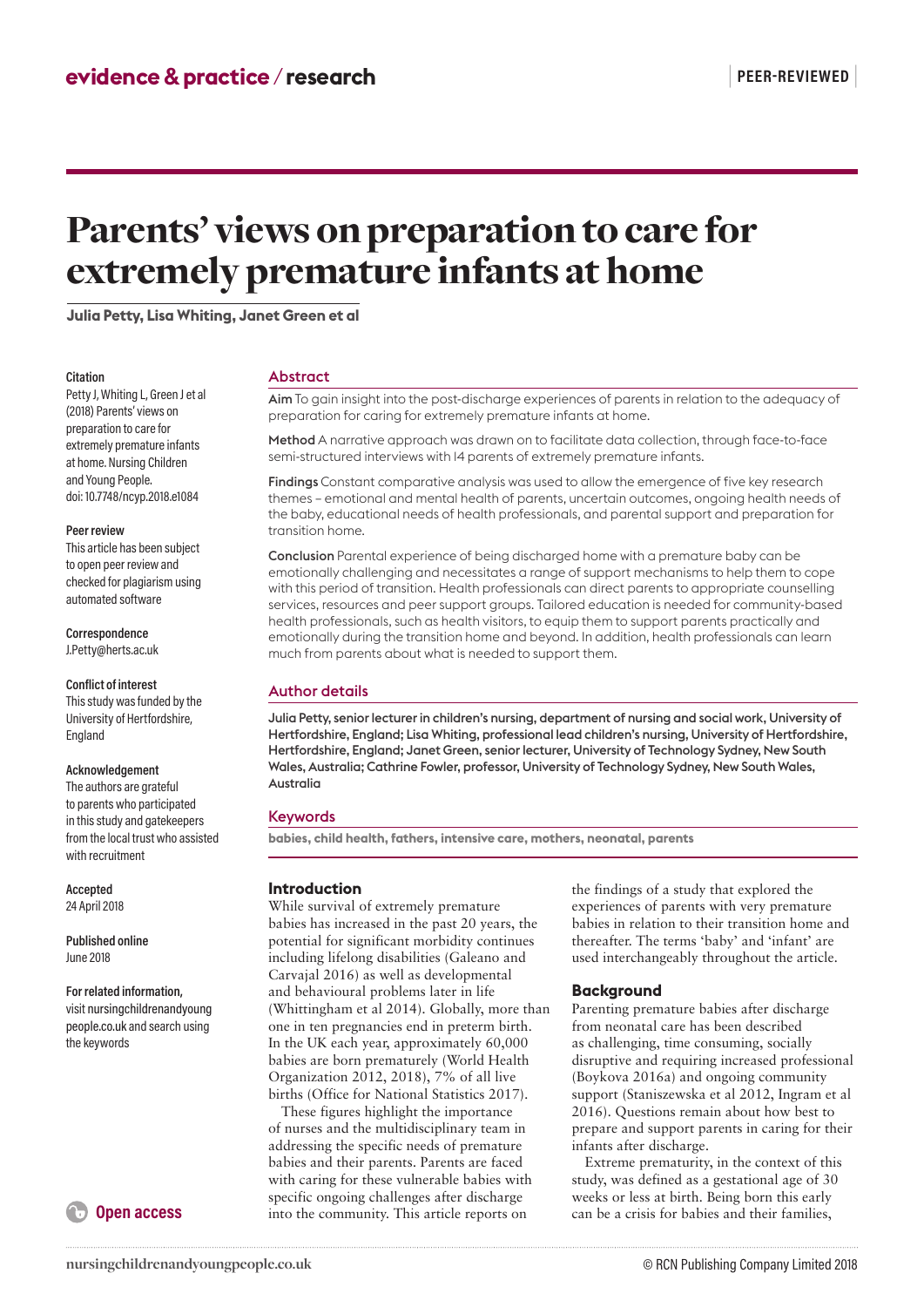who experience a highly technological, overwhelming and unfamiliar journey through the neonatal intensive care unit (NICU). As discharge approaches, parents can become apprehensive and question their ability to care for their baby without the NICU technology and staff.

With increased survival of extremely premature babies, questions have emerged about the adequacy of preparation for transition to the home environment, especially given the high rate of re-hospitalisations (Galeano and Carvajal 2016). A comprehensive and coordinated approach to transition (Jefferies 2014) can help parents emerge from their NICU experience with increased competence and confidence in infant caregiving (Jefferies 2014). However, there is evidence that families do not always feel adequately prepared to take their baby home (Sneath 2009, Boykova 2016b). Poor discharge planning has the potential to worsen outcomes for the high-risk and vulnerable infant who may have ongoing medical needs (Smith et al 2009).

#### **Aim**

The aim of this study was to gain insight into the post-discharge experiences of parents in relation to the adequacy of preparation for caring for their extremely premature infant at home. In turn, it was hoped that the findings would increase awareness and understanding of the resources and support that are required by the parents of extremely premature infants, before discharge and in the community setting, to inform services.

#### **Method**

Narrative inquiry is an interpretive methodological approach within the broader field of qualitative research (Riessman and Speedy 2007). Narrative inquiry focuses on how individuals make sense of something and their individual perceptions of it (Squire et al 2014). In the context of this research, the inquiry studied the narratives of parents of extremely premature infants. Purposive sampling was chosen to recruit parents, a method used widely in qualitative research and drawn on as it facilitates the identification of 'informationrich' participants (Palinkas et al 2015). The participants sought were parents whose infants had been born at 30 weeks' gestation or less and who had been discharged home within the previous one to six years.

**Data collection**

The research team were 'blinded' to the selection of participants, with information about the research being disseminated by a third party. Once ethical approval had been granted, the coordinator of an NHS trustbased parent support group, located in south east England, liaised with parents and invited them to participate in the study. Details of interested participants were forwarded to the research team and a mutually convenient date and time was arranged to conduct a semistructured interview with the parent(s) in their own home. Interviews with seven participants were undertaken between September and November 2017 and lasted between 46 and 72 minutes. To gain further insight, secondary data analysis was undertaken on another seven transcripts that had been generated after interviews with parents, also in their own homes, between February 2016 and January 2017. These interviews lasted between 60 and 110 minutes and focused on the parent's story about having a premature baby (Petty 2017).

#### **Data analysis**

While the constant comparative analysis method is central to grounded theory (Glaser and Strauss 1967, Strauss 1987, Glaser 1992), it is also fundamental to other areas of qualitative research (Hewitt-Taylor 2001, Boeije 2002), with coding being key to the process (Offredy and Vickers 2010). Boeije (2002) suggests that there are potentially five different levels of comparison. This study involved three of them:

- » Comparison within a single interview.
- » Comparison between interviews within the same group.
- » Comparison of interviews from different groups (the primary and secondary interview transcripts).

The three stages of coding identified by Strauss and Corbin (1998) – open, axial and selective – were drawn on to facilitate the analysis of the interview transcripts and the emergence of the themes. All data analysis was undertaken by the same member of the research team and then independently verified by another.

#### **Ethical considerations**

Ethical approval for the study was granted by the Health Research Authority (Research Ethics Committee Reference 17/YH/0161), as well as the University of Hertfordshire for the secondary data analysis. Written consent was obtained before the interviews, and all were digitally recorded and were undertaken by the same researcher to maintain consistency.

#### **Findings**

Analysis of the transcripts of 14 interviews (Table 1) revealed five key themes – emotional

#### **Permission**

To reuse this article or for information about reprints and permissions, please contact permissions@rcni.com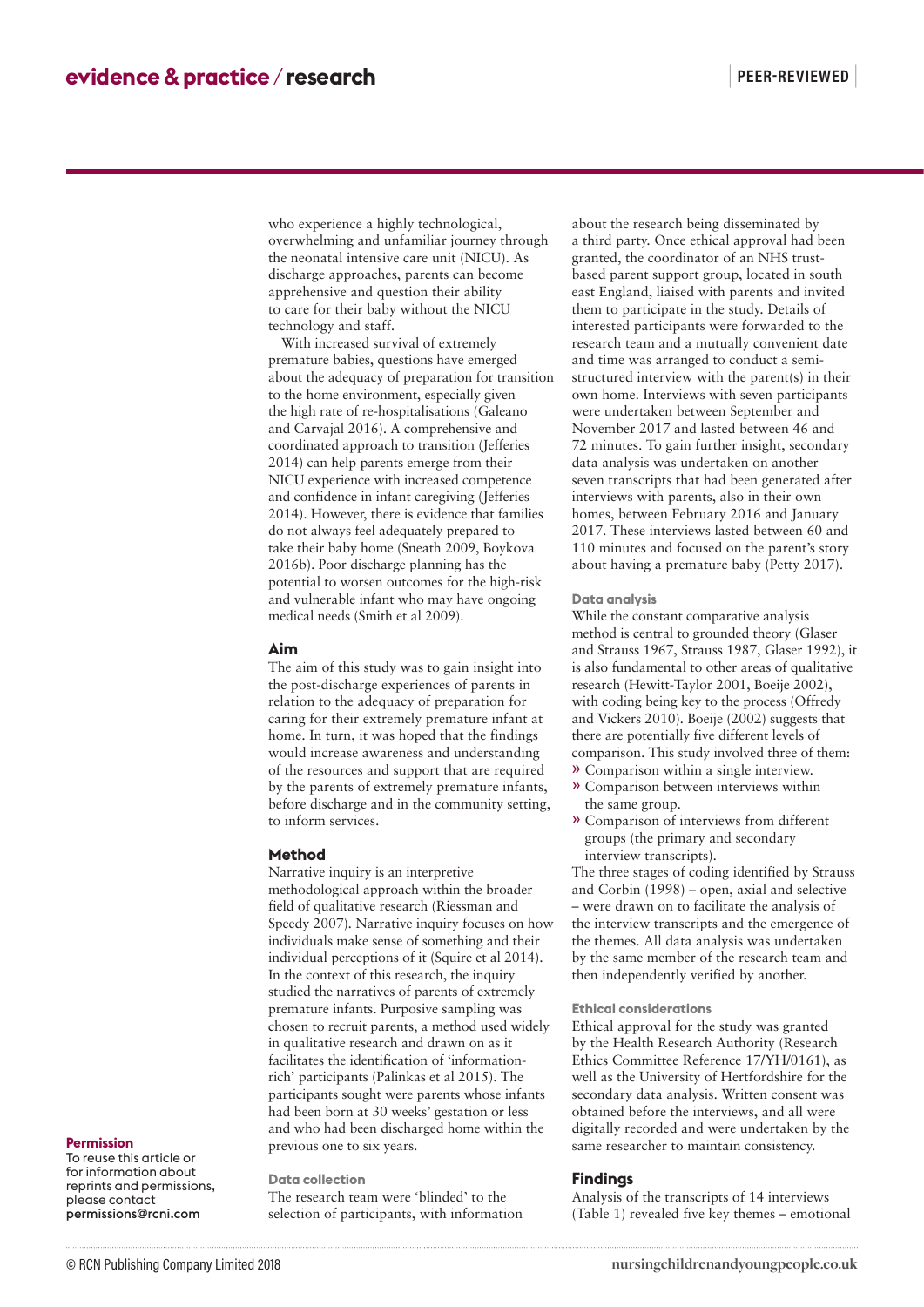and mental health of parents, uncertain outcomes, ongoing health needs of the baby, educational needs of health professionals, and parental support and preparation for transition home.

**Emotional and mental health of parents** Participants expressed mixed feelings about going home with their babies. Some felt joy and excitement while others expressed nervousness and fear at the thought of caring for their babies alone, away from the support pillars of the NICU. Some participants said they had simultaneous positive and negative feelings:

*'Suddenly you are alone… it felt good to bring him home, of course that is what anyone wants, but it was nerve-racking'*  (interview 5).

*'Even though we wanted to come home… then you think your world falls apart really. Things are a lot harder to deal with, things that you would normally be okay with'*  (secondary data 2).

Even if discharge preparation was deemed to be good, a consistent finding throughout the interviews was the emotional effect of the experience at home. Reports of intense emotional reactions were evident, which continued into the first few years after discharge:

*'It has been a huge emotional upheaval… you cannot ignore it or dismiss it… The emotional support and understanding of what that person has been through needs attention'*  (interview 2).

*'I was experiencing anxiety and panic attacks… it was quite an overwhelming situation of bringing him home'* (interview 4).

*'I had this really strange turn… diagnosed with post-traumatic stress, and that was a year down the line'* (secondary data 3).

Participants reported a state of hypervigilance, a feeling of not being able to leave their baby, hindering opportunities to socialise:

*'So coming home there was the constant fear that something was going to happen to him… not sleeping and watching him constantly and checking him every three hours'* (interview 1).

*'It was not until she was four months that I began to kind of relax a bit and actually take her out and start doing things'* (interview 3).

In addition, participants talked about a sense of relief in being able to finally care for their baby – it had been like a form of 'suspended parenting', attributed by some to lack of early bonding. They also often found that suddenly

having to care for their baby alone was a daunting experience:

*'I do feel if… in that first month you have been separated from your mother and you are nursed in a tiny box and people do horrible things to you, I think it must have an effect'*  (secondary data 6).

*'Once I came home we were kind of left on our own… you have spent so much time in a unit where you feel like you are borrowing your own baby… but then you have gone from that where you kind of feel like you have to ask for permission to hold your baby… to being at home'* (interview 7).

**Uncertain outcomes**

Brain injury and/or bleeds and the potential effect of these on the babies' future were a concern for some participants. The uncertainty of the outcome was a cause of anxiety adding to the emotional challenges already highlighted:

*'It is horrible being scared to death… it is devastating them saying "He might have to have a shunt, he might have brain damage" all those things, horrible, horrible'* (interview 5).

*'I still do not know why it happened… Would we end up with a disabled child?'*  (secondary data 1).

**Ongoing health needs of the baby** Continuing health issues were reported in all of the interviews, especially relating to gastrooesophageal reflux and chronic lung problems. Re-hospitalisations for these problems occurred for most participants and frequent follow-up appointments also presented challenges including practical and financial difficulties, placing an extra strain on their emotional well-being:

*'The first year I found hard because I had postnatal depression and he had very severe reflux, so we had quite a difficult first year'*  (interview 4).

*'We were probably up the hospital every week… then at least one appointment every fortnight… it is not only expensive but that is a lot of appointments to cope with'* (interview 1).

**Education needs of health professionals** Community health professionals were perceived to lack knowledge about caring for parents of premature babies. The participants felt there needed to be more focused training and knowledge about the specific differences and needs of premature babies so they could be better supported in the community:

*'I would like to see better parent support from GPs, from consultants, from health* 

# **Key points**

- **Parents face practical, financial and emotional challenges when returning home from hospital with a premature baby and no longer having the support of the neonatal intensive care unit**
- **Healthcare staff should create a climate where the feelings of parents are considered individually and promote strategies to enhance the emotional closeness between parent and baby in the early days**
- **Communitybased healthcare professionals, such as health visitors, need to be equipped to support parents practically and emotionally, and to signpost them to counselling and resources including peer support groups**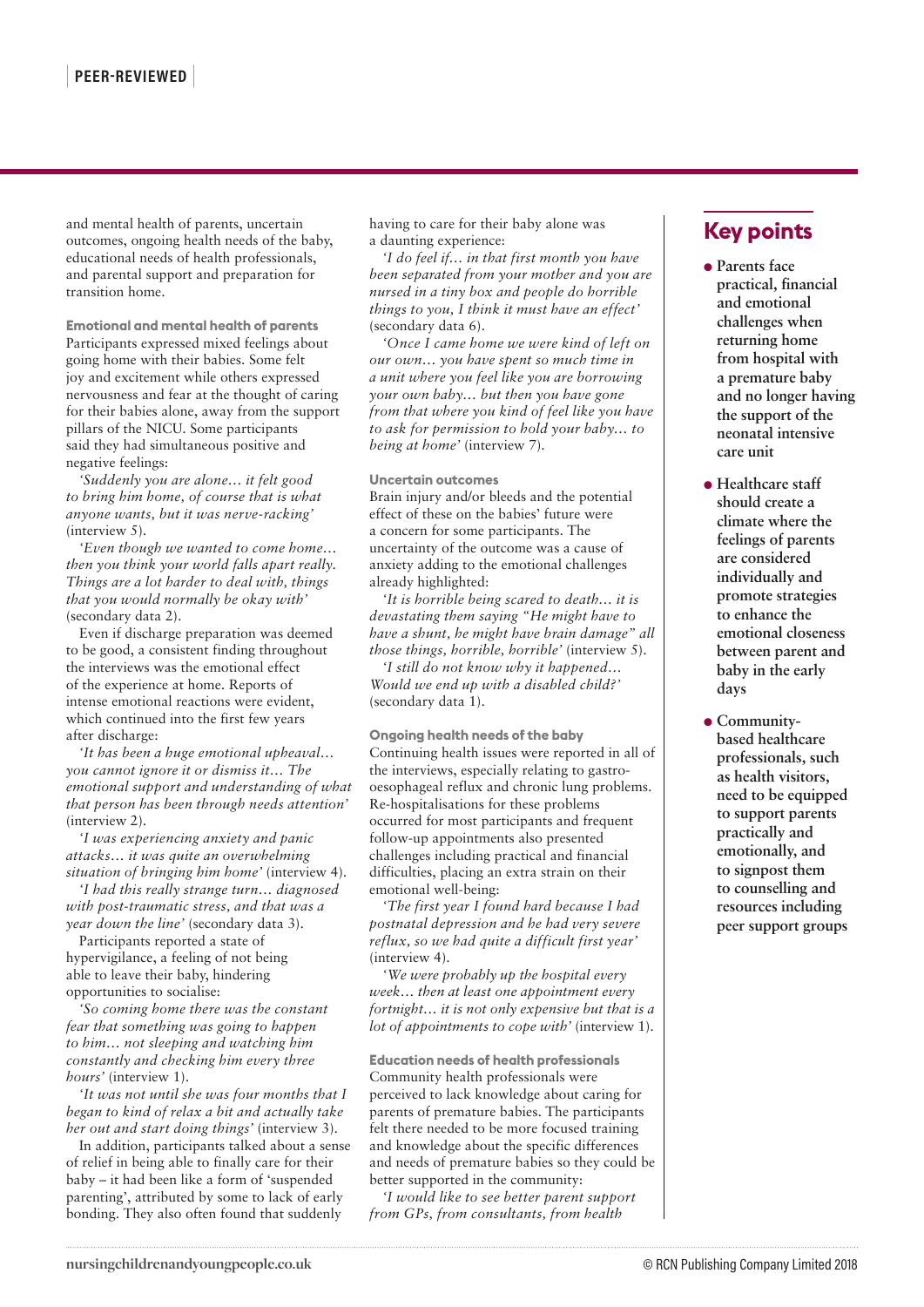*visitors, a better understanding'* (interview 2). *'There is a real lack of understanding about premature babies out there'* (secondary data 2).

**Parental support and preparation for transition home**

Preparation for discharge by the neonatal staff was deemed to be appropriate. In fact, neonatal staff were praised and highly valued. A range of strategies were used to prepare participants to care for their baby at home, including resuscitation training, parentcraft and the opportunity to stay with their babies overnight. Exceptions to the many positive reports of good preparation came from those who thought that it was too late or was rushed, making them feel unprepared for the transition home. Even those who regarded the preparation as good felt they needed continuing support services. The emotional effects of going home were, for example, reflected in the counselling services used by some participants:

| <b>TABLE 1. Participant details</b> |                    |              |                                                  |                        |                          |
|-------------------------------------|--------------------|--------------|--------------------------------------------------|------------------------|--------------------------|
| <b>Interview label</b>              | Gender<br>of child | Age of child | <b>Gestation of child</b><br>at birth (in weeks) | <b>Birth</b><br>weight | Parent(s)<br>interviewed |
| <b>Interviews</b>                   |                    |              |                                                  |                        |                          |
| 1                                   | M                  | Four years   | $24 + two days$                                  | $0.72$ kg              | Mother                   |
| $\overline{2}$                      | M                  | Four years   | 28                                               | 1kg                    | Father                   |
| 3                                   | F                  | Four years   | $29 +$ three days                                | 1.4 <sub>kq</sub>      | Mother                   |
| $\overline{4}$                      | M                  | Three years  | 30                                               | 1.6kg                  | Mother                   |
| 5                                   | M                  | Two years    | $28 + \text{six days}$                           | 1.2kg                  | Mother and father        |
| 6                                   | M                  | 14 months    | 27                                               | 1kg                    | Mother                   |
| $\overline{7}$                      | M                  | Five years   | 28                                               | 1.25kg                 | Mother                   |
| Secondary data                      |                    |              |                                                  |                        |                          |
| 1                                   | M                  | One year     | 30                                               | 1.36kg                 | Mother                   |
| $\overline{2}$                      | F                  | Three years  | 24                                               | 0.7 <sub>kq</sub>      | Mother                   |
| 3                                   | M                  | Six years    | 30                                               | 1.1kg                  | Mother                   |
| 4                                   | M                  | Five years   | 29                                               | 1kg                    | Mother                   |
| 5                                   | F                  | Six years    | 24                                               | 0.615kg                | Mother                   |
| 6                                   | M                  | Four years   | 24                                               | $0.75$ kg              | Mother                   |
| $\overline{7}$                      | F                  | Two years    | 24                                               | 0.9kg                  | Mother                   |

*'I had counselling to talk about what had happened to try and help with the anxiety and panic attacks… we were going through what happened bit by bit and kind of breaking down how I feel about it'* (interview 4).

*'I went into a bit of a depression… it was not postnatal depression as such, more the effect of everything… they were really supportive, got me some counselling, so that was good'* (interview 6).

Participants stressed the importance of assistance from other parents during difficult times in making them feel less isolated and serving as a source of emotional peer support after discharge. Some also recognised that giving birth prematurely prevented them from joining peer groups attended by parents with healthy, full-term babies:

*'There is this thing about feeling institutionalised and sometimes a feeling of isolation. We had missed out on all that National Childbirth Trust and so on… It is a whole set of people that I have not had that journey with'* (secondary data 5).

Finally, one area of support identified as being essential was for feeding, emphasising how it can pose a significant challenge for parents with resultant emotional effects:

*'Before you release the mum and baby, make sure they are in a proper pattern… I should have continued expressing and then I would have had more milk… there was no specialist support for feeding'* (secondary data 4).

*'So really breastfeeding was my salvation… There is a group run by mums to support you with breastfeeding… it is really good and it makes all the difference'* (secondary data 7).

#### **Discussion**

This study identified factors requiring further exploration to improve the experiences of parents of preterm babies. While there is a substantial body of evidence about the physical development of this group of babies (Roberts and Cheong 2014, Walsh et al 2017), the emotional experience of parents in the years after discharge home is a relatively new area. This study adds further perspectives to work already in existence.

Studies have reported on the immediate stressors of having a baby in the neonatal unit, the anxieties of being separated from the baby directly after birth and feelings of disconnection (Grosik et al 2013). Sisson et al (2015) found high levels of anxiety and stress in parents, which were thought to contribute to feeling less confident in the parental role. However, there is a need to consider these issues on an ongoing basis after babies have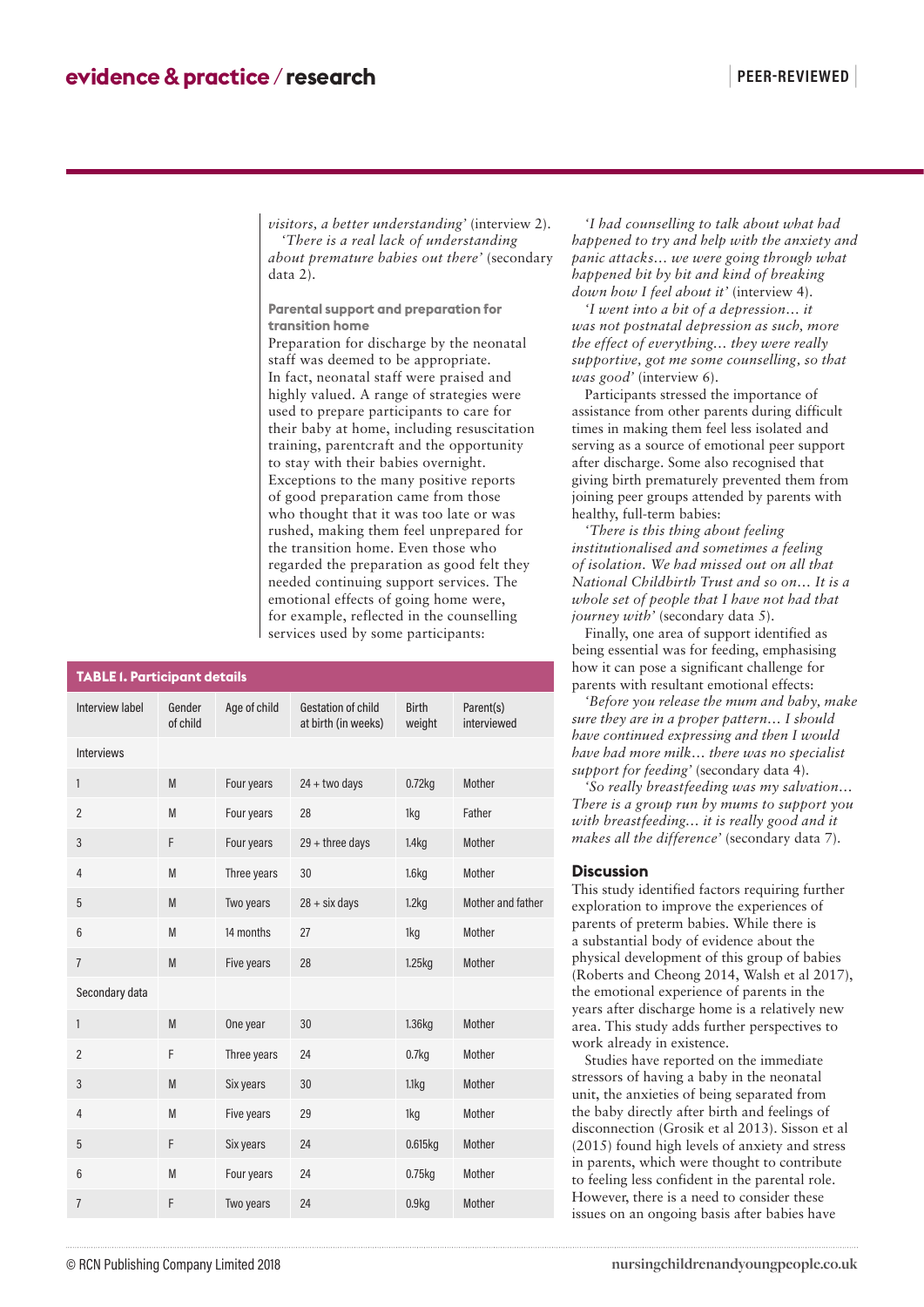gone home. Korja et al (2012) explored the longer-term effects of these early experiences in the first two years post-discharge and found they persisted for the first six months. This present study agreed with those findings, but provides evidence that the challenges associated with having a preterm baby can continue for up to six years after discharge.

The lack of role as a parent is another emotional issue. Spinelli et al (2016) found that mothers on a neonatal unit reported an inability to feel they had a mothering role, concurring with the 'suspended parenting' concept identified in this study. Our findings also support the conclusions of an integrative literature review by Adama et al (2016), who explored parents' experiences of caring for preterm infants after discharge from NICU. They concluded that this process requires support to enhance confidence and address the challenges of caring, which can be complicated by overprotective parenting.

Areas for development in terms of emotional care, highlighted in other research, were also noted in our study. Toral-López et al (2016) reported that parents of premature babies felt improvements were needed in the support they received for the emotional aspects of their experience, along with information provided. Franck et al (2017) analysed secondary interview data and concurred with Toral-López et al (2016) that parents of premature babies experienced emotional challenges at home.

Compared with the findings of previous work, while much is in common, this study focuses on the ongoing need for support for a specific group of parents, it also adds another dimension. Participants identified three points of advice for parents in a similar position: the importance of getting to know other parents, asking for emotional help and making the best use of the support services offered. A strong theme in this study, which other work has not specifically reported on, was parents learning from and supporting each other.

#### **Limitations**

The limitations of the study should be acknowledged. Overall, it was conducted in south east England and so the views of the parents may not be reflective of opinions in other areas of the UK. Due to the voluntary nature of recruitment the researchers had no control over the ethnic background, age or gender of the participants. They compromised mainly mothers between the ages of 30 to 40 from a Caucasian ethnicity rather than representing a range of different characteristics. However, the value of the father's participation was valued. In addition, the interviews were conducted largely in the participants' own homes. While this provided a familiar and comfortable setting, there were distractions at times which could have influenced the data collection.

#### **Implications for practice**

The findings enable a better understanding of what parents of this vulnerable group of babies need for the transition home, leading to some key implications for practice. Parents face specific challenges after discharge with their premature baby including practical, financial and emotional difficulties, all of which mutually influence each other. The need for emotional support warrants further investigation in relation to what is required in practice when working with parents. Flacking et al (2016) proposed that healthcare staff should create a climate where parents' emotional journeys are considered individually and promote strategies to enhance the emotional closeness between parent and baby in the early days so that it continues in the months and years that follow. Examples are the facilitation of early, close proximity and enabling central involvement in their baby's care, all of which influence confidence in caring for their babies in the future (Radenkovic et al 2016).

There is a need for health professionals to provide specific strategies to support parents faced with difficult situations such as signposting them to appropriate counselling services, and resources and help including peer support groups and contacts, which were found to be a significant help.

This study also highlights the need to provide tailored education for communitybased healthcare professionals, such as health visitors, to better equip them to support parents practically and emotionally during the period of transition home and beyond. In addition, healthcare professionals can learn much from parents about what is needed to support them in the transition home. The study by Franck et al (2017) outlines recommendations from parents on how professionals can best support them in areas such as provision of feeding advice and specific education in relation to prematurity.

These implications will lead to future work focusing, for example, on consultation with health professionals to examine their specific knowledge base in relation to discharge planning and parental support strategies. Further exploration of parental perspectives,